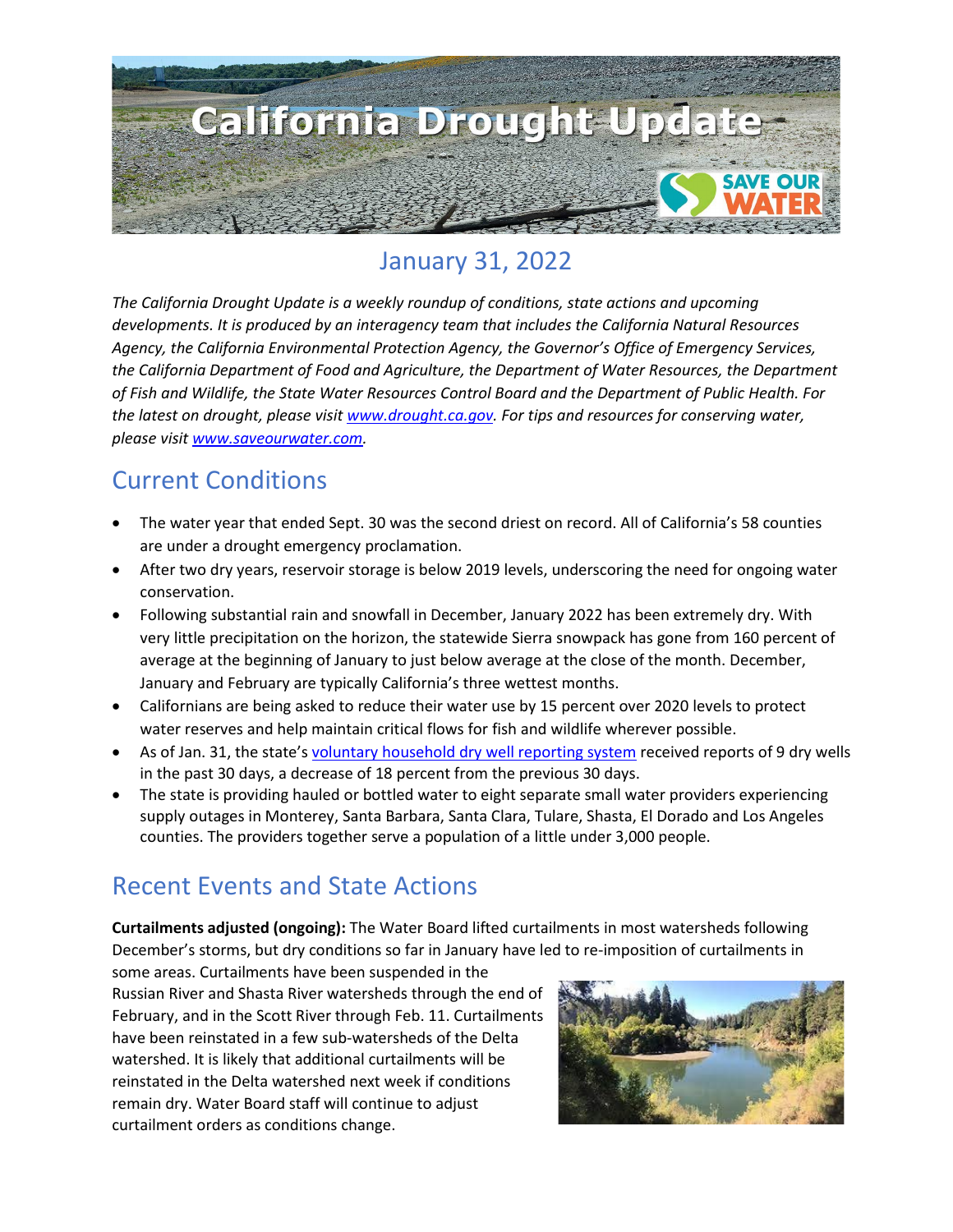**Save Our Water ramping up for next phase (ongoing):** After a dry January, and with no storms on the horizon, Save Our Water is preparing new messages and content that focus on engaging Californians with compelling reasons to save water, particularly outdoors, while taking care of trees. The next phase of the statewide conservation campaign will be informed by polling and will target digital advertising to zip codes where Californians lag behind the Governor's voluntary 15 percent conservation target. Save Our Water also recently launched a monthly newsletter with tips and news. Subscrib[e here.](https://saveourwater.com/en/Subscribe-to-Newsletter?utm_medium=email&utm_source=govdelivery)

# Tribal / Local Actions

- **Tribal governments:** Tribal emergency drought proclamations as reported by Cal OES to date: Buena Vista Rancheria of Me-Wuk Indians, Karuk Tribe, Resighini Rancheria, Tule River Indian Tribe, Yurok Tribe, Wiyot Tribe.
- **Local government:** Local emergency drought proclamations as reported by Cal OES to date: Butte, Colusa, Fresno, Glenn, Humboldt, Lake, Marin, Mendocino, Modoc, Napa, Nevada, San Joaquin, San Luis Obispo, Santa Barbara, Santa Clara, Siskiyou, Sonoma, Tulare, Tuolumne, Yolo.
- **Water suppliers:** The following public water suppliers have imposed mandatory water use reductions on customers, according to information voluntarily provided to the Association of California Water Agencies and / or recent announcements. The list likely is not comprehensive:
	- o Alameda County Water District mandatory water use restrictions aimed at reducing water use by 15 percent.
	- $\circ$  Brooktrails Community Services District usage cap of 9,000 gallons per month, all customers
	- o Indian Wells Valley Water District 20 percent
	- o Marin Municipal Water District 40 percent
	- o Mendocino County Russian River Flood Control and Conservation Improvement District – 40 percent
	- o Modesto Irrigation District irrigation allocation capped at 36 inches per acre
	- o Montague Water Conservation District 95 percent
	- o Nevada Irrigation District 20 percent
	- o Reclamation District 1500 25 percent
	- $\circ$  Richvale Irrigation District 50 percent
	- o City of Santa Rosa 20 percent
	- $\circ$  Westlands Water District no outdoor water use by municipal and industrial customers
	- $\circ$  Zone 7 15 percent

The following private water companies have imposed a 15 percent mandatory water use reduction:

- o San Jose Water Company, with drought surcharges for excessive water use
- o Great Oaks Water Company, with drought surcharges for excessive water use
- o California-American Water Company (in the Larkfield and Geyersville districts of Sonoma County, as well as the Los Angeles and San Diego districts of the respective counties, with fines for non-essential water use)
- o Cold Springs Water Company in Tuolumne County
- o North Gualala Water Company in Sonoma County

### Upcoming Decisions / Milestones